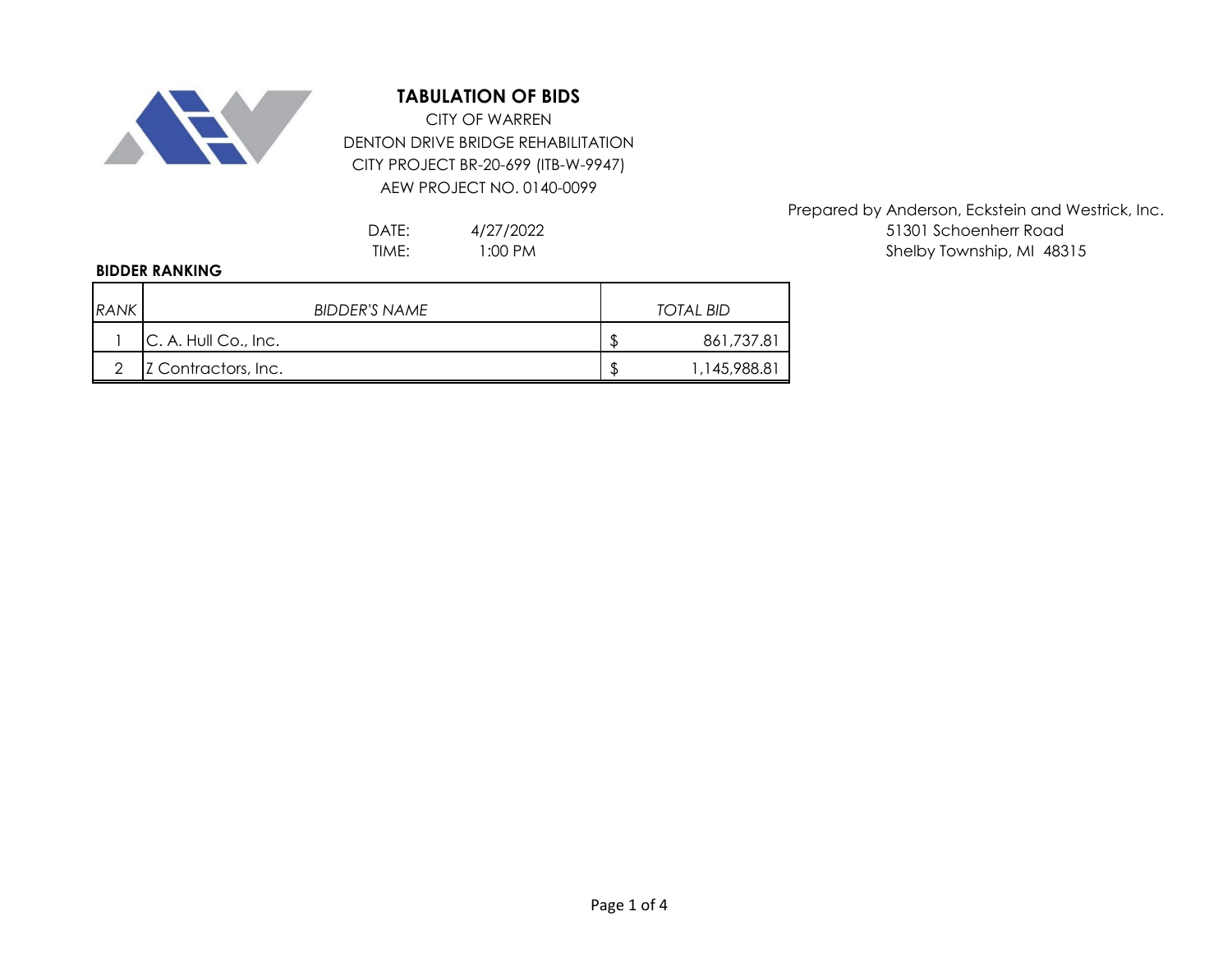|             | <b>TABULATION OF BIDS</b><br>CITY OF WARREN<br>DENTON DRIVE BRIDGE REHABILITATION<br>CITY PROJECT BR-20-699 (ITB-W-9947)<br>AEW PROJECT NO. 0140-0099 |                       |       | C. A. Hull Co., Inc.<br>8177 Goldie St.<br>Commerce Twp., MI 48390 |           | Z Contractors, Inc.<br>50500 Design Lane<br>Shelby Twp, MI 48315 |           |
|-------------|-------------------------------------------------------------------------------------------------------------------------------------------------------|-----------------------|-------|--------------------------------------------------------------------|-----------|------------------------------------------------------------------|-----------|
| Item<br>No. | Description                                                                                                                                           | Estimated<br>Quantity | Units | <b>Unit Price</b>                                                  | Amount    | <b>Unit Price</b>                                                | Amount    |
| 1.          | _REIMBURSED PERMIT FEES                                                                                                                               | 15,000                | Dlr   | 1.00                                                               | 15,000.00 | 1.00                                                             | 15,000.00 |
| 2.          | MOBILIZATION, MAX, 5%                                                                                                                                 | $\mathbf{1}$          | LS    | 40,000.00                                                          | 40,000.00 | 56,500.00                                                        | 56,500.00 |
| 3.          | _CLEARING                                                                                                                                             | $\mathbf{1}$          | LS    | 500.00                                                             | 500.00    | 25,000.00                                                        | 25,000.00 |
| 4.          | CULV, END, REM, LESS THAN 24 INCH                                                                                                                     | 1                     | Ea    | 250.00                                                             | 250.00    | 100.00                                                           | 100.00    |
| 5.          | SEWER, REM, LESS THAN 24 INCH                                                                                                                         | 18                    | Ft.   | 20.00                                                              | 360.00    | 55.00                                                            | 990.00    |
| 6.          | CURB AND GUTTER, REM                                                                                                                                  | 10                    | Ft.   | 25.00                                                              | 250.00    | 40.00                                                            | 400.00    |
| 7.          | <b>GUARDRAIL, REM</b>                                                                                                                                 | 191                   | Ft.   | 5.50                                                               | 1,050.50  | 5.50                                                             | 1,050.50  |
| 8.          | PAVT REPR, REM                                                                                                                                        | 1,033                 | Syd   | 20.00                                                              | 20,660.00 | 18.00                                                            | 18,594.00 |
| 9.          | SIDEWALK, REM                                                                                                                                         | 22                    | Syd   | 20.00                                                              | 440.00    | 30.00                                                            | 660.00    |
| 10.         | _STATION GRADING                                                                                                                                      | 5                     | Sta   | 1,500.00                                                           | 6,750.00  | 3,500.00                                                         | 15,750.00 |
| 11.         | <b>EMBANKMENT STABILIZATION</b>                                                                                                                       | 1,350                 | Syd   | 10.00                                                              | 13,500.00 | 30.00                                                            | 40,500.00 |
| 12.         | EROSION CONTROL, SILT FENCE                                                                                                                           | 203                   | Ft.   | 5.00                                                               | 1,015.00  | 3.00                                                             | 609.00    |
| 13.         | EROSION CONTROL, TURBIDITY CURTAIN, DEEP                                                                                                              | 272                   | Ft.   | 25.00                                                              | 6,800.00  | 22.00                                                            | 5,984.00  |
| 14.         | <b>EROSION CONTROL, INLET FILTER</b>                                                                                                                  | 9                     | Ea    | 100.00                                                             | 900.00    | 200.00                                                           | 1,800.00  |
| 15.         | _AGGREGATE BASE, 6 INCH, MODIFIED                                                                                                                     | 1,023                 | Syd   | 20.00                                                              | 20,460.00 | 21.00                                                            | 21,483.00 |
| 16.         | CULV END SECT, CONC, 12 INCH                                                                                                                          | 1                     | Ea    | 500.00                                                             | 500.00    | 1,500.00                                                         | 1,500.00  |
| 17.         | SEWER, CL IV, 12 INCH, TR DET A                                                                                                                       | 58                    | Ft.   | 100.00                                                             | 5,800.00  | 175.00                                                           | 10,150.00 |
| 18.         | SEWER, CL IV, 12 INCH, TR DET B                                                                                                                       | 37                    | Ft.   | 100.00                                                             | 3,700.00  | 175.00                                                           | 6,475.00  |
| 19.         | _EXTERNAL STRUCTURE WRAP, 18 INCH                                                                                                                     | 7                     | Ea    | 450.00                                                             | 3,150.00  | 900.00                                                           | 6,300.00  |
| 20.         | DR STRUCTURE COVER, ADJ, CASE 1                                                                                                                       | 4                     | Ea    | 1,000.00                                                           | 4,000.00  | 1,200.00                                                         | 4,800.00  |
| 21.         | DR STRUCTURE, 24 INCH DIA                                                                                                                             |                       | Ea    | 2,000.00                                                           | 2,000.00  | 4,200.00                                                         | 4,200.00  |
| 22.         | DR STRUCTURE, 48 INCH DIA                                                                                                                             | $\overline{2}$        | Ea    | 4,000.00                                                           | 8,000.00  | 5,200.00                                                         | 10,400.00 |
| 23.         | _HDPE STRUCTURE ADJUSTMENT RING                                                                                                                       | 14                    | Ea    | 100.00                                                             | 1,400.00  | 200.00                                                           | 2,800.00  |
| 24.         | _DR STRUCTURE COVER, CATCH BASIN                                                                                                                      | 2                     | Ea    | 1,200.00                                                           | 2,400.00  | 950.00                                                           | 1,900.00  |
| 25.         | _DR STRUCTURE COVER, STORM MANHOLE                                                                                                                    | $\mathbf{1}$          | Ea    | 500.00                                                             | 500.00    | 950.00                                                           | 950.00    |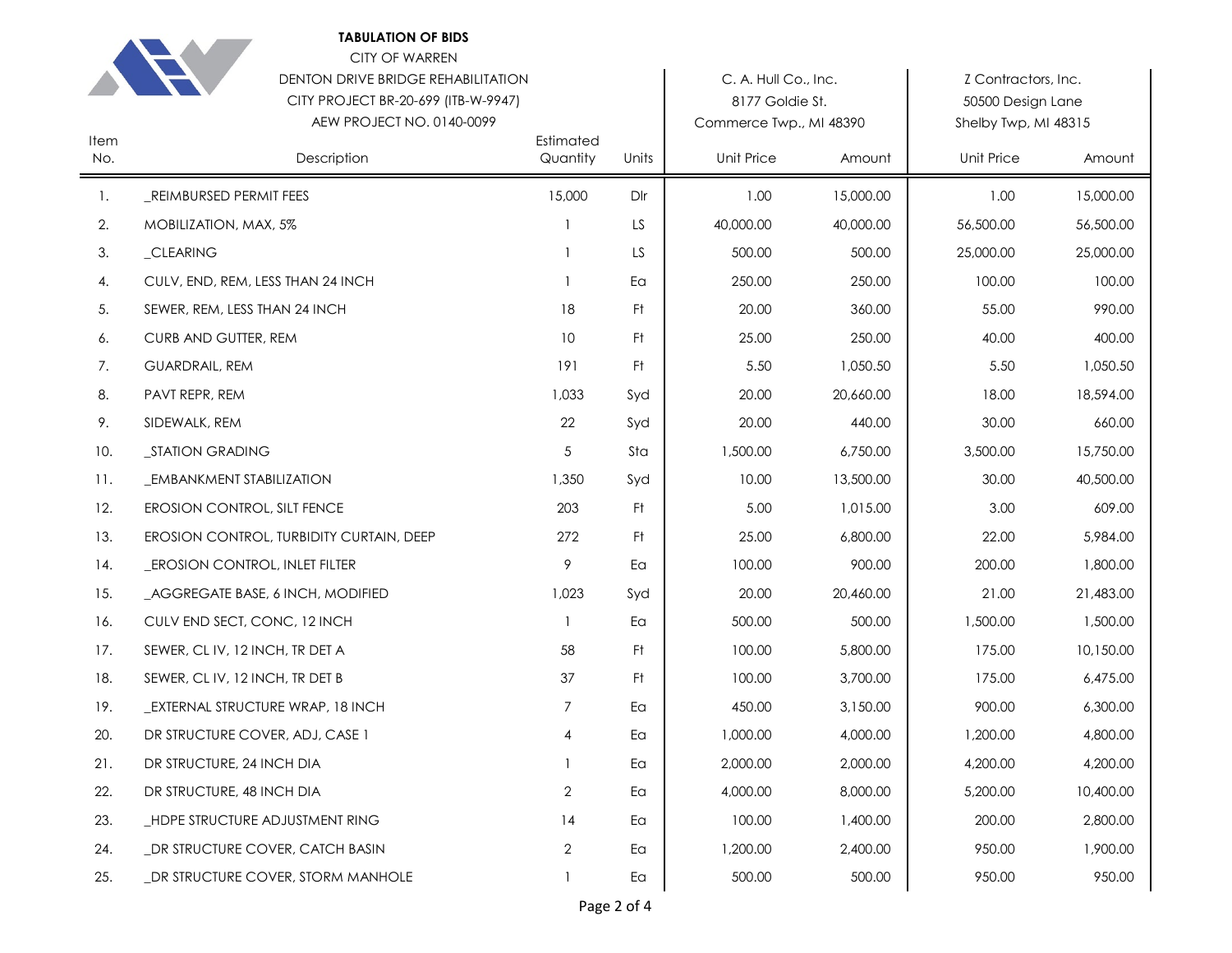|             | <b>TABULATION OF BIDS</b><br><b>CITY OF WARREN</b><br>DENTON DRIVE BRIDGE REHABILITATION<br>CITY PROJECT BR-20-699 (ITB-W-9947)<br>AEW PROJECT NO. 0140-0099 |                       |                | C. A. Hull Co., Inc.<br>8177 Goldie St.<br>Commerce Twp., MI 48390 |            | Z Contractors, Inc.<br>50500 Design Lane<br>Shelby Twp, MI 48315 |            |
|-------------|--------------------------------------------------------------------------------------------------------------------------------------------------------------|-----------------------|----------------|--------------------------------------------------------------------|------------|------------------------------------------------------------------|------------|
| Item<br>No. | Description                                                                                                                                                  | Estimated<br>Quantity | Units          | <b>Unit Price</b>                                                  | Amount     | <b>Unit Price</b>                                                | Amount     |
| 26.         | JOINT, EXPANSION, E2                                                                                                                                         | 59                    | Ft.            | 30.00                                                              | 1,770.00   | 30.00                                                            | 1,770.00   |
| 27.         | JOINT, EXPANSION E2, INTERSECTION                                                                                                                            | 38                    | Ft.            | 30.00                                                              | 1,140.00   | 30.00                                                            | 1,140.00   |
| 28.         | CONC PAVT, BRIDGE APPROACH, REINF                                                                                                                            | 122                   | Syd            | 160.00                                                             | 19,520.00  | 160.00                                                           | 19,520.00  |
| 29.         | _JOINT, EXPANSION, E3, MODIFIED                                                                                                                              | 60                    | Ft.            | 10.00                                                              | 600.00     | 10.00                                                            | 600.00     |
| 30.         | LANE TIE, EPOXY ANCHORED                                                                                                                                     | 20                    | Ea             | 10.00                                                              | 200.00     | 10.00                                                            | 200.00     |
| 31.         | PAVT REPR, NONREINF CONC, 10 INCH                                                                                                                            | 871                   | Syd            | 75.00                                                              | 65,325.00  | 75.00                                                            | 65,325.00  |
| 32.         | COFFERDAMS                                                                                                                                                   | $\mathbf{1}$          | LS             | 15,000.00                                                          | 15,000.00  | 1.00                                                             | 1.00       |
| 33.         | _LITHIUM SEALER                                                                                                                                              | 285                   | Syd            | 17.00                                                              | 4,845.00   | 17.00                                                            | 4,845.00   |
| 34.         | SCARIFYING, (1/4")                                                                                                                                           | 310                   | Syd            | 15.00                                                              | 4,650.00   | 100.00                                                           | 31,000.00  |
| 35.         | HAND CHIPPING, DEEP                                                                                                                                          | 15                    | Syd            | 200.00                                                             | 3,000.00   | 500.00                                                           | 7,500.00   |
| 36.         | CONC, SILICA FUME MODIFIED                                                                                                                                   | 30                    | Cyd            | 500.00                                                             | 15,000.00  | 1,650.00                                                         | 49,500.00  |
| 37.         | DECK JOINT, REM                                                                                                                                              | 30                    | Ft             | 150.00                                                             | 4,500.00   | 125.00                                                           | 3,750.00   |
| 38.         | HYDRODEMOLITION, FIRST PASS                                                                                                                                  | 310                   | Syd            | 200.00                                                             | 62,000.00  | 200.00                                                           | 62,000.00  |
| 39.         | HYDRODEMOLITION, SECOND PASS                                                                                                                                 | 31                    | Syd            | 0.01                                                               | 0.31       | 0.01                                                             | 0.31       |
| 40.         | _BRIDGE JOINT, COMPRESSION SEAL                                                                                                                              | 30                    | F <sup>†</sup> | 200.00                                                             | 6,000.00   | 125.00                                                           | 3,750.00   |
| 41.         | _DECK REPAIR                                                                                                                                                 | 4                     | Cft            | 2,000.00                                                           | 8,000.00   | 2,500.00                                                         | 10,000.00  |
| 42.         | _CURB REPAIR                                                                                                                                                 | 21                    | Cft            | 400.00                                                             | 8,400.00   | 1,700.00                                                         | 35,700.00  |
| 43.         | _BEAM REPAIR                                                                                                                                                 | 12                    | Cft            | 600.00                                                             | 7,200.00   | 2,500.00                                                         | 30,000.00  |
| 44.         | _PIER ENCASEMENT REPAIR                                                                                                                                      | 95                    | Cft            | 1,200.00                                                           | 114,000.00 | 1,700.00                                                         | 161,500.00 |
| 45.         | DRIVEWAY, NONREINF CONC, 9 INCH                                                                                                                              | 30                    | Syd            | 65.00                                                              | 1,950.00   | 65.00                                                            | 1,950.00   |
| 46.         | DRIVEWAY OPENING, CONC, DET M                                                                                                                                | 23                    | Ft             | 40.00                                                              | 920.00     | 40.00                                                            | 920.00     |
| 47.         | DETECTABLE WARNING SURFACE                                                                                                                                   | $10$                  | Ft             | 80.00                                                              | 800.00     | 80.00                                                            | 800.00     |
| 48.         | CURB RAMP OPENING, CONC                                                                                                                                      | 14                    | Ft             | 40.00                                                              | 560.00     | 40.00                                                            | 560.00     |
| 49.         | SIDEWALK RAMP, CONC, 4 INCH                                                                                                                                  | 74                    | Sft            | 10.00                                                              | 740.00     | 10.00                                                            | 740.00     |
| 50.         | _SIDEWALK RAMP, CONC, 8 INCH                                                                                                                                 | 120                   | Sft            | 12.00                                                              | 1,440.00   | 12.00                                                            | 1,440.00   |